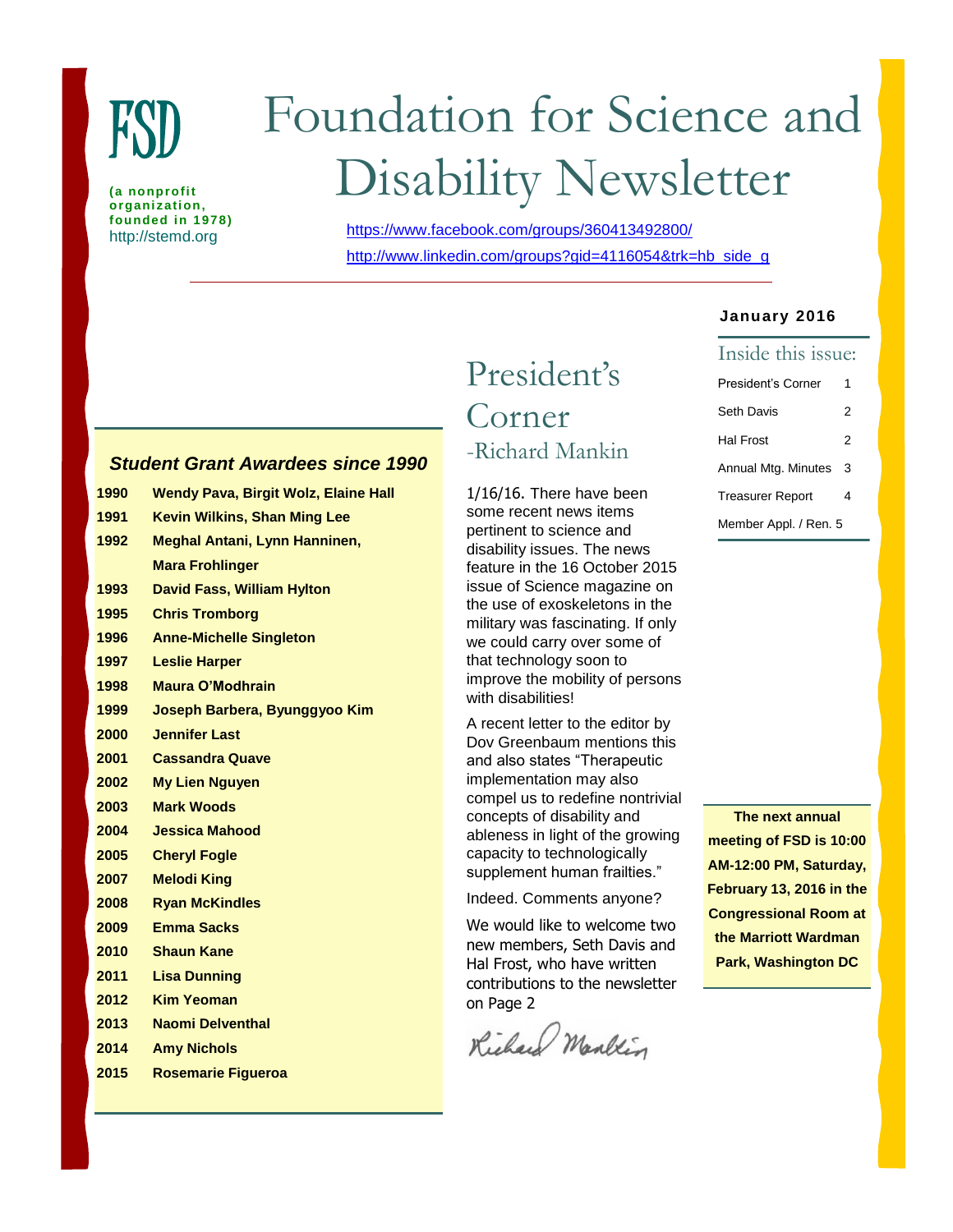Hello Richard … this is Seth Davis –I just wanted to give a friendly note to you. Was looking into disability clubs/organizations/foundations and found your group online.

I am a retired SSgt from the Marine Corps and retired about 2 years ago from the "Corps". I was working in the ground electronics field or 2862 community and tried to pursue as much leadership, technical training, warfighting material, and complementary training as possible. Most of my career was in Camp Pendleton, Twentynine Palms, and Okinawa, Japan. For about 16 years I was working on man-pack radio systems, switches, fiber optics, CAT 5 copper, firmware upgrades, Assault Amphibious Vehicle ancillary systems, and I was also a hazardous materials technician. Since the war on terror has become expensive whether we like it or not there has been a reduction of forces in the Marine Corps and my peer group of SSgts' 2862 was over staffed and the "Corps" offered me an early retirement. So I felt it was a good time to take the pension and for me to get out and work on my graduate education.

My wife is a dual citizen of the US and Philippines, so I took the opportunity to move to the Philippines and attend Ateneo De Davao University (Ateneo means Athens of Davao). The veteran's administration G.I. Bill Post 9/11 Chapter 33 is pretty good and I can apply it here in Davao, Philippines. The University is accredited and one of the institutions the V.A. will allocate money to for my education. There is a good cost of living and for now am getting a decent allowance to attend Ateneo.

My current goal is finish an M.B.A. then pursue some technical training in machining. I plan to open a business/corporation where I can make paper and also metal training cards or knowledge cards and primarily export these education products overseas. I also would like to learn more educationally in pursuing a Ph.D. in Library digital and automation studies. So we'll see.

Of course the Philippines is a different place so one of the things you first notice is Ateneo De Davao is one of the better schools in the Philippines and the combined tuition price for 4 graduate courses of 12 units is only about \$500. Additionally there are actually some good quality Universities in the Philippines and most of the instruction is conducted in reasonably decent English.

For now I'm just networking. It's like so many things in life it's good to be prepared before you're in a serious need or a crisis. I want to develop some more friendships and alliances which can always be of value one way or another even if it is as simple as getting academic advice or an opinion.

#### Dear Dr. Mankin,

Perhaps you remember me from the 2008 annual meeting of FSD at the 2008 annual meeting of the AAAS in Boston, MA in February, 2008. By looking at the minutes of subsequent meetings, it's clear that FSD has grown since 2008 in maturity such as dealing with a broader range of disability issues.

I, too, have progressed in recent years in now reaching out to advocate change more, as opposed to simply seeking help for myself as a person with a major disability history. But, to first do this, I had to write down my story, which has taken about a decade to do.

To minimize Post-Traumatic Stress Disorder in revisiting old memories of what had happened to me and how I then dealt with unjust discrimination not only in the workplace but also in professional organizations as a mid-career, then end-of-career scientist, I put together a 10-p. CV done in a non-traditional way. In case it is a story that the FSD can use, I ask that at least you look at its p.1. Other attachments provide online resources about my background.

Please let me know if it is any help in FSD's efforts to help STEM leaders (e.g., Principal Investigators) who experience wild rides like mine with onset at mid-career of a major mental disability that leads to layoffs and worse.

Such stories may not only be a source of encouragement to other people having their own disability troubles but also may provide a game-changing educational resource for shifting the mindset of managers and members of governance structures of professional organizations of mental disability as a liability to accomplishment of vision and mission.

This is all I can do at age 73 and in declining health, such that I am no longer able to travel to conferences. Furthermore, I am not able nowadays to be in the loop on action items, but can still provide catalytic ideas which others might like, then use to jumpstart a new program, for example.

Thanks for listening.

With best wishes to you and your colleagues, Hal Frost

Hal included a CV and some other information which appears in the archives on our website at http://STEMD.org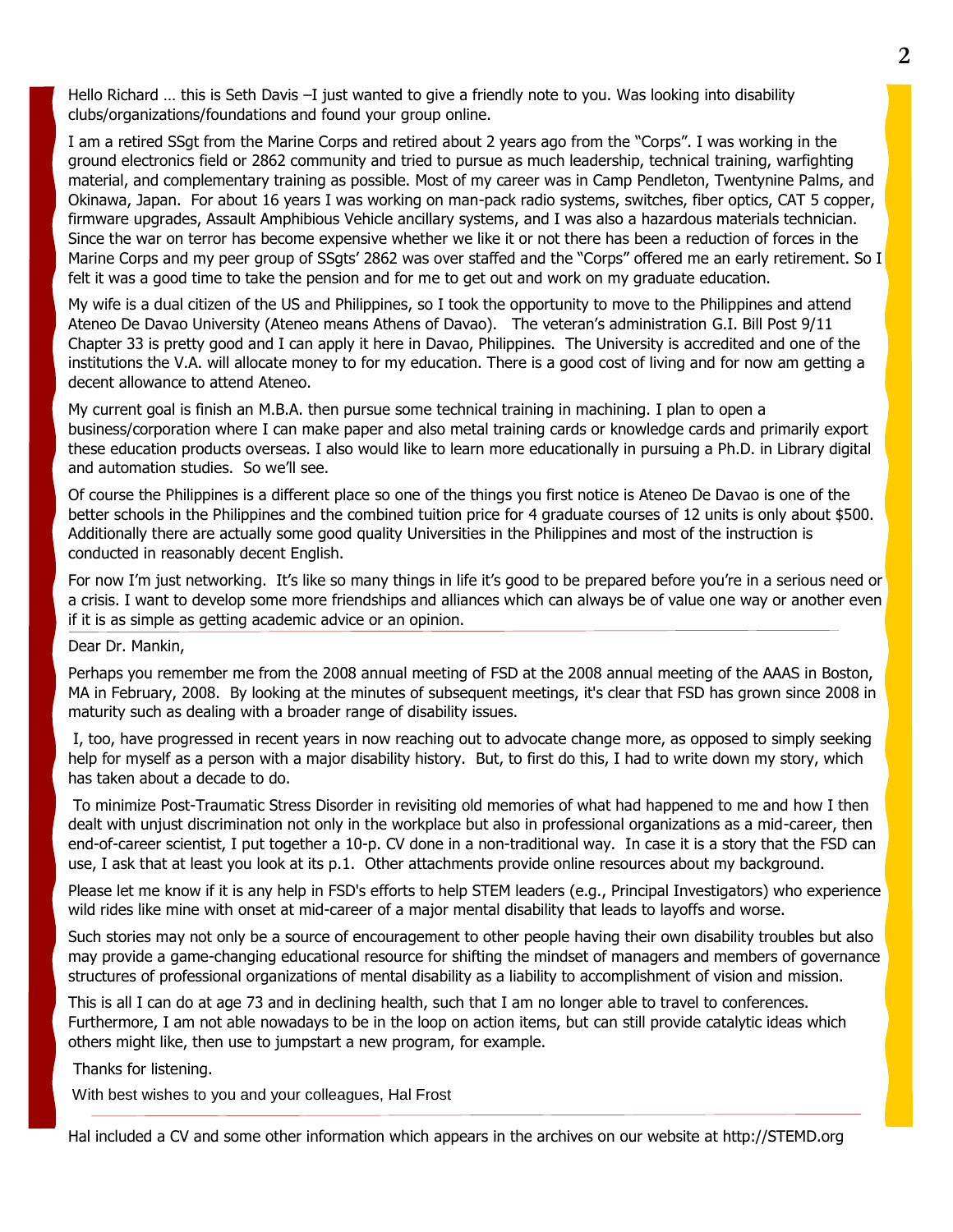#### **FOUNDATION FOR SCIENCE AND DISABILITY**

#### **Annual Meeting**

10:00 AM -12:00 PM, Friday, February 13, 2015 Executive Boardroom, San Jose Hilton San Jose, CA

#### AGENDA

! Call to Order/Introduction: President Richard Mankin called the meeting to order and introduced special guests and attendees.

Special guests: Yew Hung Leong- Major: Computer Science, UC-Berkeley.; Rush Holt (Chief Executive Officer, AAAS); Chris Gaston (Director of Executive Office Operations, AAAS);

Other Attendees: Yoshiko Miwa; Rory Cooper; Ai Hirayama; Morton Ann Gernsbacher; Deborah Seiler; Imke Durre; Inge Durre; Angela Lee Foreman; Ted Conway; Laureen Summers; Trish Morse; Ian Kanair.

There was discussion about the activities of different members during the past year, including papers that Yoshiko Miwa published about the status of persons with disabilities in Japan.

- Minutes February 14, 2014 (Chicago, IL). The minutes of the 2014 meeting were approved as published in the Winter 2015 Newsletter on the STEMD.ORG web site [\(http://www.ars.usda.gov/sp2UserFiles/person/3559/FSDNewsletterjan2015.pdf](http://www.ars.usda.gov/sp2UserFiles/person/3559/FSDNewsletterjan2015.pdf) ).
- ! Treasurer's Report- Angela Foreman, Treasurer, presented a summary of her report published in the 2015 Winter Newsletter. The society has a cash balance of approximately \$21,500.
- Science Student Grant Committee Report Richard Mankin presented the grant committee report (other committee members were Angela Foreman, Imke Durre, and Laureen Summers). Rosemarie Figueroa, a PhD student in Industrial and Operations Engineering at the University of Michigan won an award for the project "Development of a 3-d anthropometric model for simulating hand work".
- New Business: It was discussed that the next AAAS meeting (in Washington, DC) will have a focus on science and diversity. In support of this focus, the AAAS Project on Science, Technology, and Disability is preparing a proposal to obtain funding to sponsor a preconference workshop for former EntryPoint students to encourage networking and collaborative activities. Plans also are in progress to develop funding to re-establish the Annual Luncheon for Students with Disabilities that was discontinued after 2011. In this regard, Rory Cooper brought up several potential funding sources, including the Equal Rights Center (ERC). To capture these ideas in the form of an action item, it was moved, seconded, and passed that the Foundation for Science and Disability provide up to \$5000 for a Luncheon for Students with Disabilities at the AAAS meeting in 2016. The motion also created an Ad-Hoc subcommittee (Ted Conway, Laureen Summers, Rory Cooper, Angela Foreman, and Richard Mankin) to draft a grant proposal sponsoring a workshop in which former EntryPoint students will present current research in a poster session and also will make presentations in the Luncheon for Students with Disabilities. Work on this subcommittee will commence during the week after the Emerging Researchers Network annual meeting February 19-21, 2015.
- Adjournment- The meeting adjourned at noon.

Respectfully submitted by Richard Mankin, February 13, 2015.

*January 2016 Followup on February 13, 2015 New Business The Luncheon for Students with Disabilities was funded with \$5000 from the Foundation for Science and Disability. In addition, there are several concerns that we have postponed into 2016:*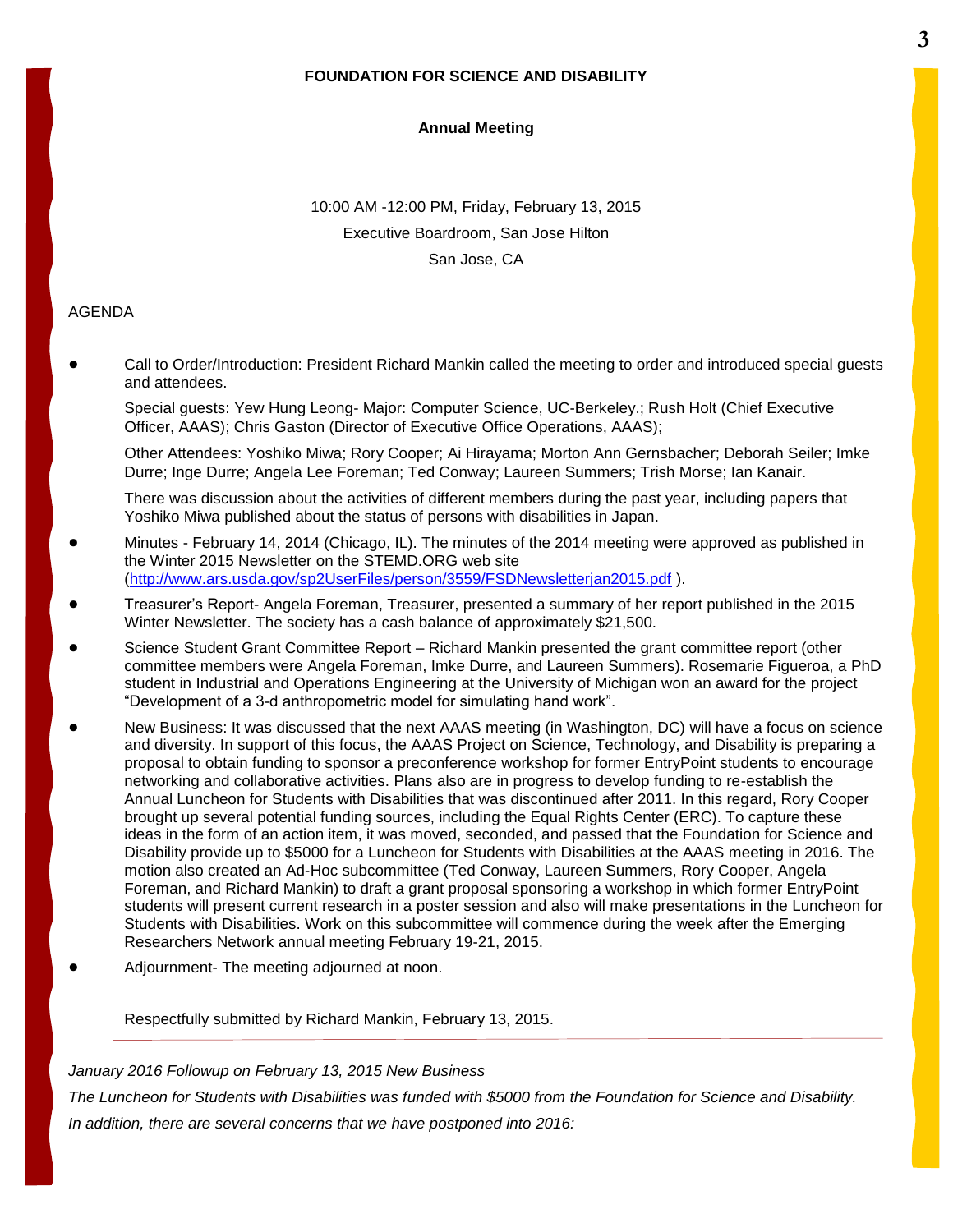*Need to establish a national venue or society for scientists & engineers with disabilities to become a resource for individuals. There is a need for Focus on:*

- *a. Entry-level information & support*
- *b. Career development for mid-level career professionals*
- *c. Mentoring – for both aspects (entry-level & mid-level), leading to professional advancement.*
- *d. Increased use of social media (Facebook, Skype, etc.) for virtual (online) meetings*

Treasurer Report for 2016 Annual meeting:

## **Foundation For Science and Disability Treasurer Report**

January 14, 2015-January 13, 2016

| 2016                         | 2015                           |
|------------------------------|--------------------------------|
|                              | \$21,989.70                    |
| \$21,469.70                  | \$21,989.70                    |
|                              |                                |
| 205                          | \$<br>155.00                   |
| \$<br>342                    | \$<br>325.00                   |
| \$<br>547                    | \$<br>480.00                   |
|                              |                                |
| \$1,000                      | \$1,000.                       |
| \$5,000                      |                                |
| \$6,000                      | \$1,000.                       |
| $$ -5,465.00$<br>\$16,004.70 | $-520.00$<br>S.<br>\$21,469.70 |
|                              | \$21,469.70<br>\$              |